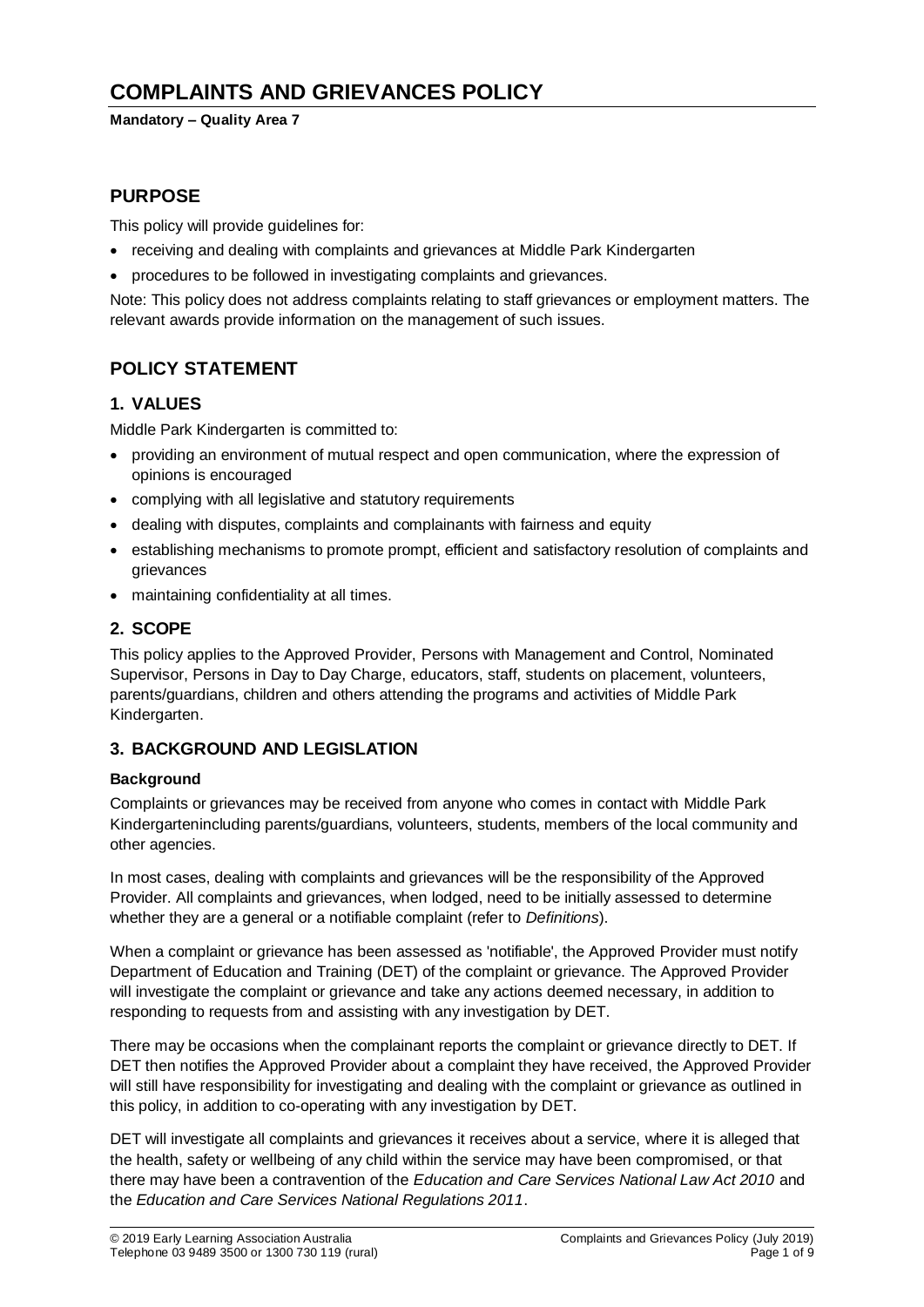### **Legislation and standards**

Relevant legislation and standards include but are not limited to:

- *Charter of Human Rights and Responsibilities Act 2006 (Vic)*
- *Children, Youth and Families Act 2005* (Vic)
- *Education and Care Services National Law Act 2010*: Section 174(2)(b)
- *Education and Care Services National Regulations 2011*: Regulations 168(2)(o) and 176(2)(b)
- *Information Privacy Act 2000* (Vic)
- *National Quality Standard*, Quality Area 7: Governance and Leadership
- *Privacy Act 1988* (Cth)
- *Privacy Regulations 2013*(Cth)

The most current amendments to listed legislation can be found at:

- Victorian Legislation Victorian Law Today:<http://www.legislation.vic.gov.au/>
- Commonwealth Legislation ComLaw:<http://www.comlaw.gov.au/>

### **4. DEFINITIONS**

The terms defined in this section relate specifically to this policy. For commonly used terms e.g. Approved Provider, Nominated Supervisor, Regulatory Authority etc. refer to the *General Definitions* section of this manual.

**Complaint:** (In relation to this policy) a complaint is defined as an issue of a minor nature that can be resolved promptly or within 24 hours, and does not require a detailed investigation. Complaints include an expression of displeasure, such as poor service, and any verbal or written complaint directly related to the service (including general and notifiable complaints).

Complaints do not include staff, industrial or employment matters, occupational health and safety matters (unless related to the safety of the children) and issues related to the legal business entity, such as the incorporated association or co-operative.

**Complaints and Grievances Register:** (In relation to this policy) records information about complaints and grievances received at the service, together with a record of the outcomes. This register must be kept in a secure file, accessible only to educators and Responsible Persons at the service. The register can provide valuable information to the Approved Provider on meeting the needs of children and families at the service.

**Dispute resolution procedure:** The method used to resolve complaints, disputes or matters of concern through an agreed resolution process.

**General complaint:** A general complaint may address any aspect of the service e.g. a lost clothing item or the service's fees. Services do not have to inform DET, but the complaint must be dealt with as soon as is practicable to avoid escalation of the issue.

**Grievance:** A grievance is a formal statement of complaint that cannot be addressed immediately and involves matters of a more serious nature e.g. the service is in breach of a policy or the service did not meet the care expectations of a family.

**Mediator:** A person (neutral party) who attempts to reconcile differences between disputants.

**Mediation:** An attempt to bring about a peaceful settlement or compromise between disputants through the objective intervention of a neutral party.

**Notifiable complaint:** A complaint that alleges a breach of the Act or Regulation, or alleges that the health, safety or wellbeing of a child at the service may have been compromised. Any complaint of this nature must be reported by the Approved Provider to the secretary of DET within 24 hours of the complaint being made (Section 174(2) (b), Regulation 176(2) (b)). If the Approved Provider is unsure whether the matter is a notifiable complaint, it is good practice to contact DET for confirmation. Written reports to DET must include: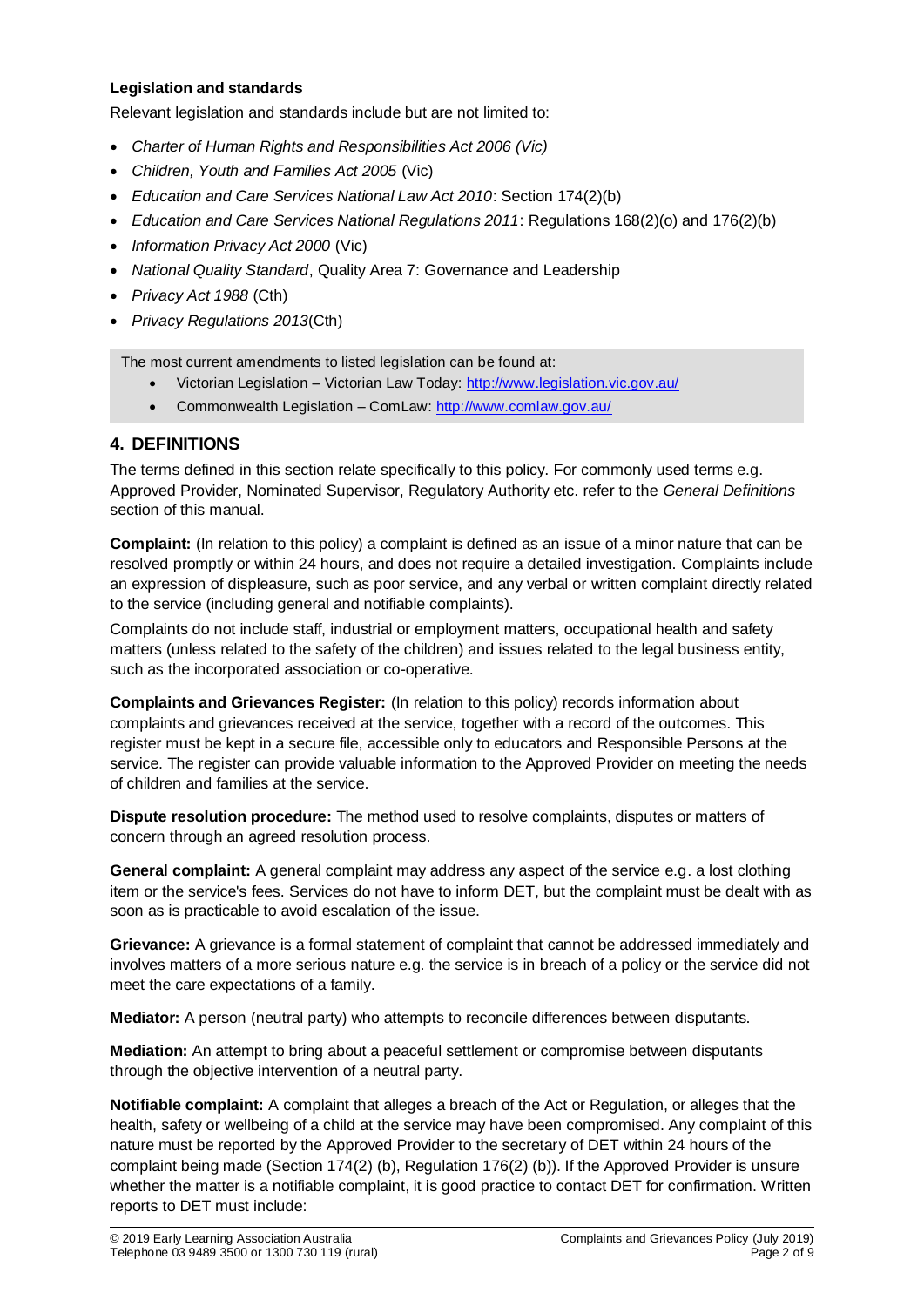- details of the event or incident
- the name of the person who initially made the complaint
- if appropriate, the name of the child concerned and the condition of the child, including a medical or incident report (where relevant)
- contact details of a nominated member of the Grievances Subcommittee/investigator
- any other relevant information.

Written notification of notifiable complaints must be submitted using the appropriate forms, which can be found on the ACECQA website: [www.acecqa.gov.au](http://www.acecqa.gov.au/) or submitted via ACECQA's online portal NQA-ITS

**Serious incident:** An incident resulting in the death of a child, or an injury, trauma or illness for which the attention of a registered medical practitioner, emergency services or hospital is sought or should have been sought. This also includes an incident in which a child appears to be missing, cannot be accounted for, is removed from the service in contravention of the Regulations or is mistakenly locked in/out of the service premises (Regulation 12). A serious incident should be documented in an *Incident, Injury, Trauma and Illness Record* (sample form available on the ACECQA website) as soon as possible and within 24 hours of the incident. The Regulatory Authority (DET) must be notified within 24 hours of a serious incident occurring at the service (Regulation 176(2) (a)). Records are required to be retained for the periods specified in Regulation 183.

## **5. SOURCES AND RELATED POLICIES**

### **Sources**

- ACECQA: [www.acecqa.gov.au](http://www.acecqa.gov.au/)
- Department of Education and Training (DET) Regional Office details are available under 'Contact Us' on the DEECD website: [www.education.vic.gov.au](http://www.education.vic.gov.au/)
- ELAA *Early Childhood Management Manual:* [www.elaa.org.au](http://www.elaa.org.au/)
- *The Kindergarten Guide* (Department of Education and Early Childhood Development) is available under *early childhood / service providers on the DET website:* [www.education.vic.gov.au](http://www.education.vic.gov.au/)

### **Service policies**

- *Code of Conduct Policy*
- *Incident, Injury, Trauma and Illness Policy*
- *Inclusion and Equity Policy*
- *Interactions with Children Policy*
- *Privacy and Confidentiality Policy*
- *Staffing Policy*

## **PROCEDURES**

### **The Approved Provider or Persons with Management and Control is responsible for:**

- being familiar with the *Education and Care Services National Law Act 2010* and the *Education and Care Services National Regulations 2011*, service policies and constitution, and complaints and grievances policy and procedures
- identifying, preventing and addressing potential concerns before they become formal complaints/grievances
- ensuring that the name and telephone number of the Responsible Person (refer to *Staffing Policy*) to whom complaints and grievances may be addressed are displayed prominently at the main entrance of the service (Regulation173(2)b))
- ensuring that the address and telephone number of the Authorised Officer at the DET regional office are displayed prominently at the main entrance of the service (Regulation 173(2)(e))
- advising parents/guardians and any other new members of Middle Park Kindergarten of the complaints and grievances policy and procedures upon enrolment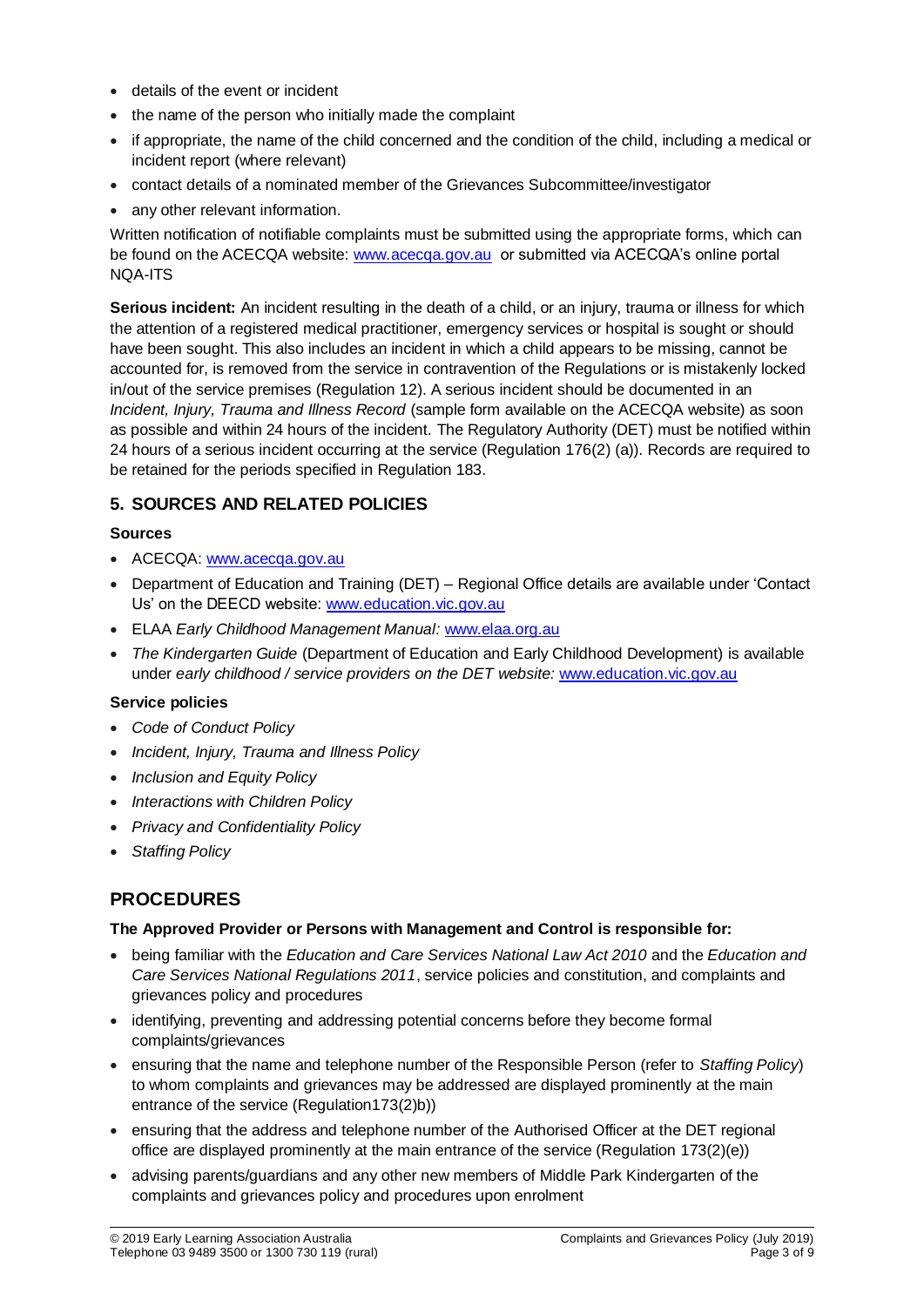- ensuring that this policy is available for inspection at the service at all times (Regulation 171)
- being aware of, and committed to, the principles of communicating and sharing information with service employees, members and volunteers
- responding to all complaints and grievances in the most appropriate manner and at the earliest opportunity
- treating all complainants fairly and equitably
- providing a *Complaints and Grievances Register* (refer to *Definitions*) and ensuring that staff record complaints and grievances along with outcomes
- complying with the service's *Privacy and Confidentiality Policy* and maintaining confidentiality at all times (Regulations 181, 183)
- establishing a Grievances Subcommittee or appointing an investigator to investigate and resolve grievances (refer to Attachment 1 – Sample terms of reference for a Grievances Subcommittee/investigator)
- referring notifiable complaints (refer to *Definitions*), grievances (refer to *Definitions*) or complaints that are unable to be resolved appropriately and in a timely manner to the Grievances Subcommittee/investigator
- informing DET in writing within 24 hours of receiving a notifiable complaint (refer to *Definitions*) (Act 174(4), Regulation 176(2)(b))
- receiving recommendations from the Grievances Subcommittee/investigator and taking appropriate action.

### **The Nominated Supervisor, Persons in Day to Day Charge, educators and other staff are responsible for:**

- responding to and resolving issues as they arise where practicable
- maintaining professionalism and integrity at all times
- discussing minor complaints directly with the party involved as a first step towards resolution (the parties are encouraged to discuss the matter professionally and openly work together to achieve a desired outcome)
- informing complainants of the service's *Complaints and Grievances Policy*
- recording all complaints and grievances in the *Complaints and Grievances Register* (refer to *Definitions*)
- notifying the Approved Provider if the complaint escalates and becomes a grievance (refer to *Definitions*), is a notifiable complaint (refer to *Definitions*) or is unable to be resolved appropriately in a timely manner
- providing information as requested by the Approved Provider e.g. written reports relating to the grievance
- complying with the service's *Privacy and Confidentiality Policy* and maintaining confidentiality at all times (Regulations 181, 183)
- working co-operatively with the Approved Provider and DET in any investigations related to grievances about Middle Park Kindergarten, its programs or staff.

### **Parents/guardians are responsible for:**

- raising a complaint directly with the person involved, in an attempt to resolve the matter without recourse to the complaints and grievances procedures
- communicating (preferably in writing) any concerns relating to the management or operation of the service as soon as is practicable
- raising any unresolved issues or serious concerns directly with the Approved Provider, via the Nominated Supervisor/educator or through the Grievances Subcommittee/investigator
- maintaining complete confidentiality at all times
- co-operating with requests to meet with the Grievances Subcommittee and/or provide relevant information when requested in relation to complaints and grievances.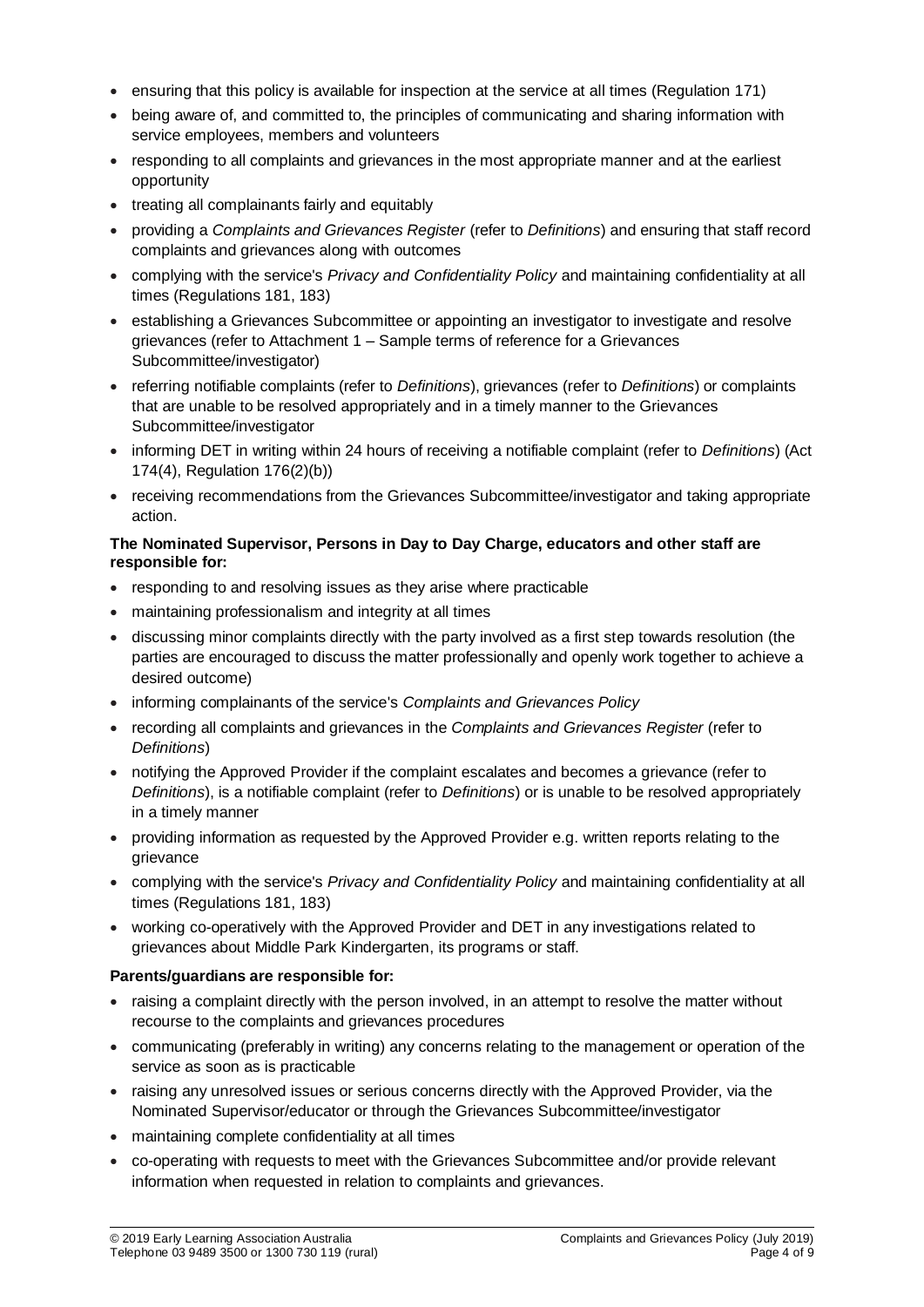**Volunteers and students, while at the service, are responsible for following this policy and its procedures.**

## **EVALUATION**

In order to assess whether the values and purposes of the policy have been achieved, the Approved Provider will:

- regularly seek feedback from everyone affected by the policy regarding its effectiveness
- monitor complaints and grievances as recorded in the *Complaints and Grievances Register* to assess whether satisfactory resolutions have been achieved
- review the effectiveness of the policy and procedures to ensure that all complaints have been dealt with in a fair and timely manner
- keep the policy up to date with current legislation, research, policy and best practice
- revise the policy and procedures as part of the service's policy review cycle, or as required
- notify parents/guardians at least 14 days before making any changes to this policy or its procedures.

## **ATTACHMENTS**

- Attachment 1: Sample terms of reference for a Grievances Subcommittee/investigator
- Attachment 2: Dealing with complaints and grievances

## **AUTHORISATION**

This policy was adopted by the Approved Provider of Middle Park Kindergarten on December 2021

## **REVIEW DATE:** OCTOBER 2023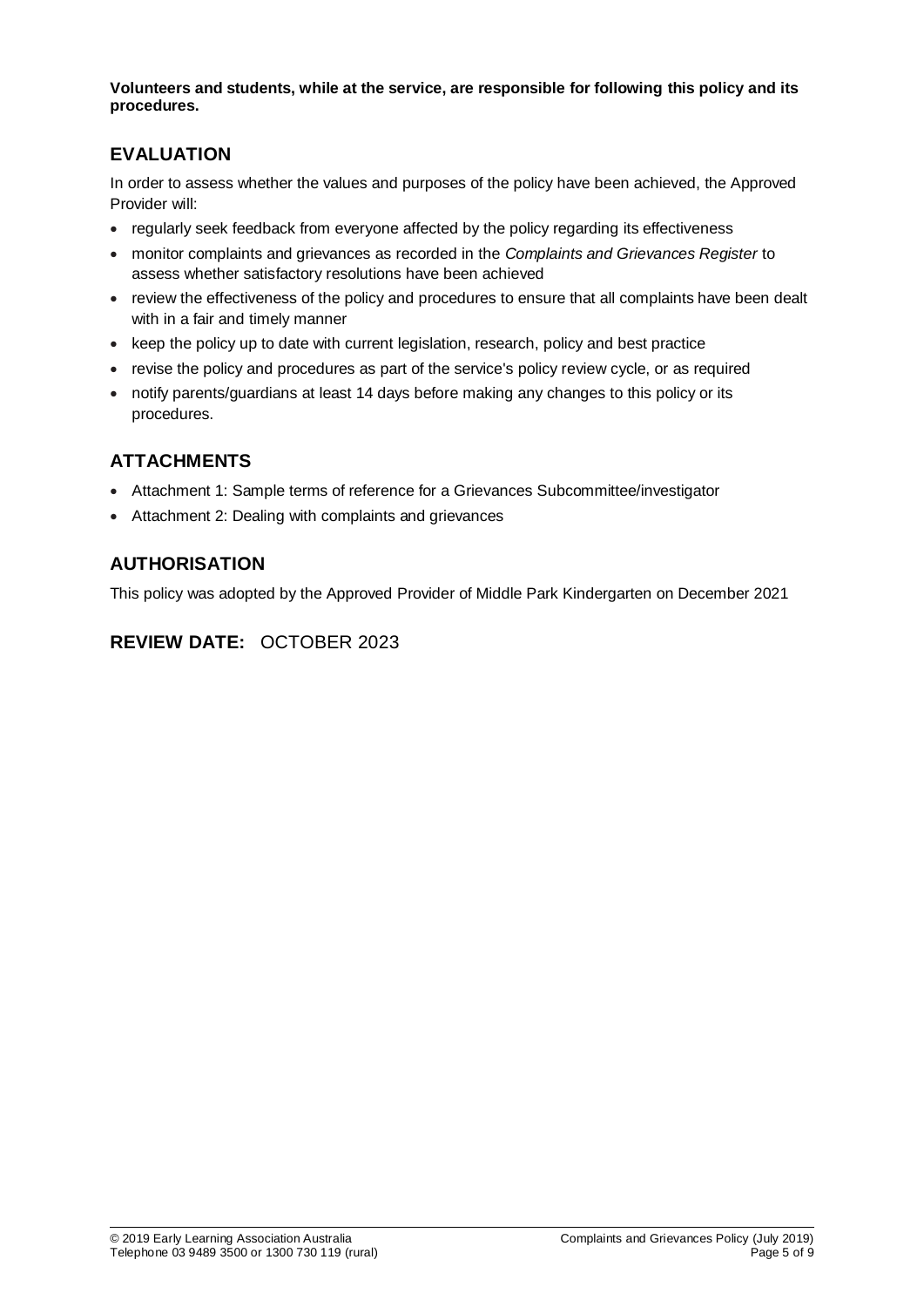## **ATTACHMENT 1 Sample terms of reference for a Grievances Subcommittee/investigator**

DATE ESTABLISHED: [Date]

### **PURPOSE**

### [Choose one that is appropriate]

- A Grievances Subcommittee has been established by the Approved Provider of Middle Park Kindergarten to investigate and resolve grievances lodged with Middle Park Kindergarten.
- An investigator/panel of investigators has been appointed by the Approved Provider of Middle Park Kindergarten to investigate and resolve grievances lodged with Middle Park Kindergarten.

#### **MEMBERSHIP**

#### [If a Grievances Subcommittee is established]

Three people are nominated by the Approved Provider, and membership must include a minimum of one Responsible Person (refer to *Definitions*).

[If an investigator or a panel of investigators is appointed]

[Specify the membership.]

### **TIME PERIOD NOMINATED**

The Grievances Subcommittee/investigator shall be appointed for *finsert time frame e.g.* one year.

### **MEETING REQUIREMENTS**

The subcommittee convenor/investigator is responsible for organising meetings as soon as is practicable after receiving a complaint or grievance.

#### **DECISION-MAKING AUTHORITY**

The subcommittee/investigator is required to fulfil only those tasks and functions as outlined in these terms of reference.

The Approved Provider may decide to alter the decision-making authority of the subcommittee/investigator at any time.

### **BUDGET ALLOCATION**

All expenditure to be incurred by the subcommittee/investigator must be approved by the Approved Provider. A request in writing must be submitted by the subcommittee/investigator.

### **REPORTING REQUIREMENTS OF THE COMMITTEE**

- The subcommittee/investigator is required to keep minutes of all meetings held. These are to be kept in a secure file.
- The convenor is required to present a written report to the Approved Provider about the grievance, ensuring that privacy and confidentiality are maintained according to the service's *Privacy and Confidentiality Policy*.

### **TASKS AND FUNCTIONS OF THE GRIEVANCES SUBCOMMITTEE/INVESTIGATOR**

- Responding to complaints in a timely manner
- Investigating all complaints received in a discreet and responsible manner
- Implementing the procedures outlined in Attachment 2 Dealing with complaints and grievances
- Acting fairly and equitably, and maintaining confidentiality at all times
- Informing the Approved Provider if a complaint is assessed as notifiable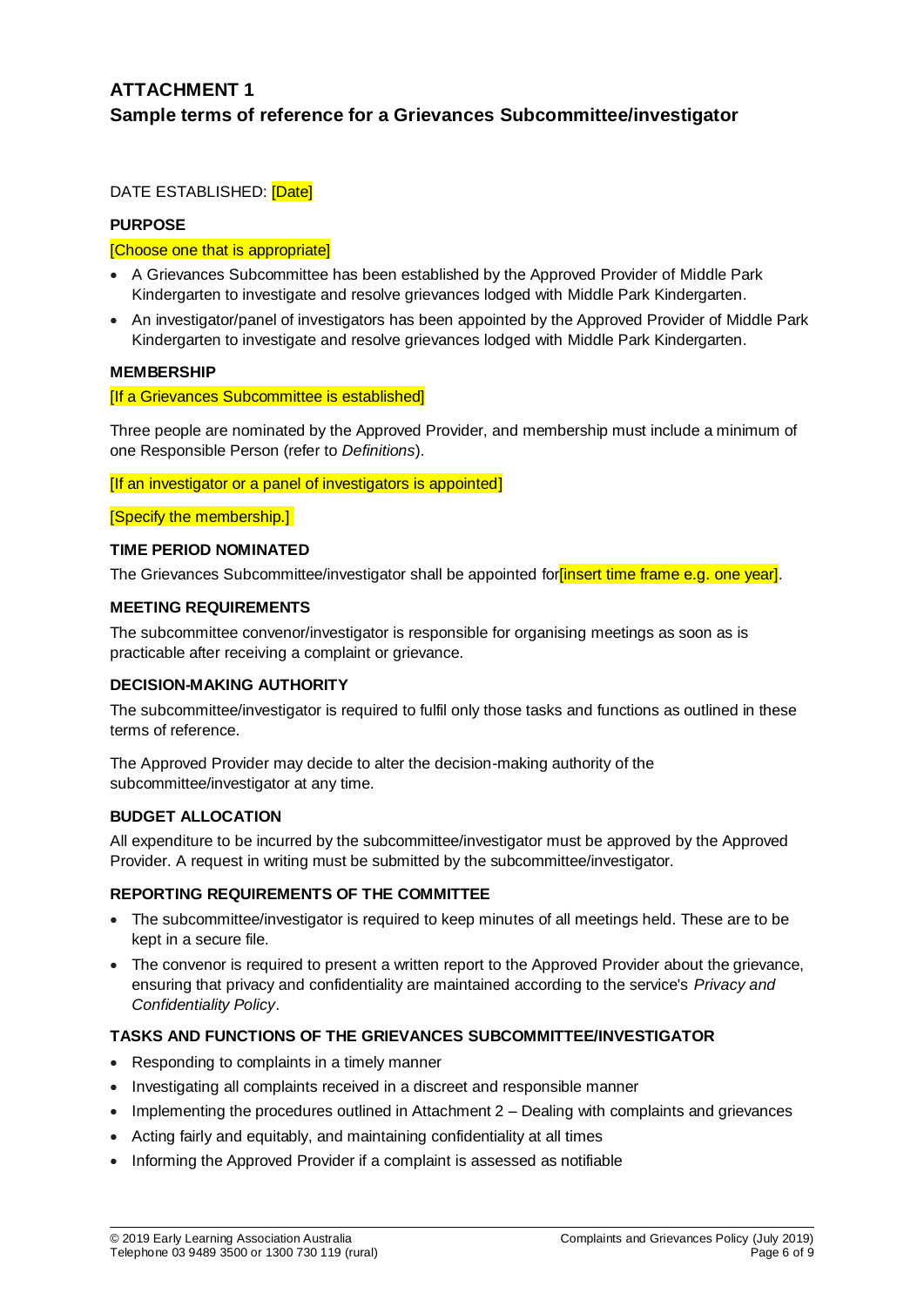- Keeping the Approved Provider informed about complaints that have been received and the outcomes of investigations
- Providing the Approved Provider with recommendations for action
- Ensuring decisions are based on the evidence that has been gathered
- Reviewing the terms of reference of the Grievances Subcommittee/investigator at commencement and on completion of their term. Suggestions for alterations are to be presented to and approved by the Approved Provider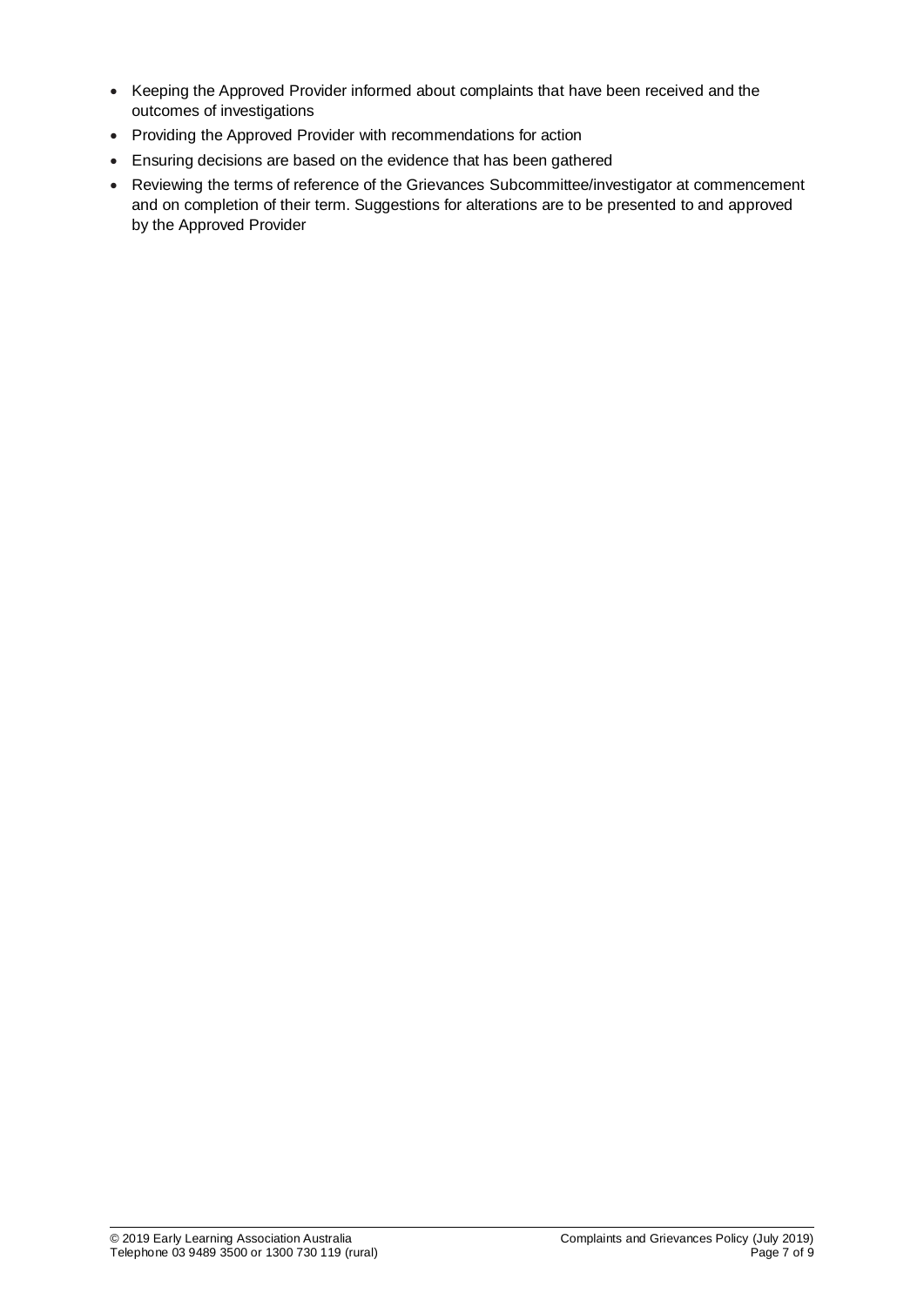## **ATTACHMENT 2 Dealing with complaints and grievances**

### **DEALING WITH A COMPLAINT**

When a complaint is received, the person to whom the complaint is addressed will:

- inform the complainant of the service's *Complaints and Grievances Policy*
- encourage the complainant to resolve the complaint with the person directly, or to submit their complaint in writing
- enter the complaint in the *Complaints and Grievances Register* (refer to *Definitions*) together with the outcome
- comply with the service's *Privacy and Confidentiality Policy* with regard to all meetings/discussions in relation to a complaint
- inform the Approved Provider if the complaint escalates and becomes a grievance (refer to *Definitions*), a notifiable complaint (refer to *Definitions*) or is unable to be resolved appropriately in a timely manner.

### **DEALING WITH A GRIEVANCE**

When a formal complaint or grievance is lodged with the service:

- the staff member receiving the formal complaint or grievance will record all relevant details regarding the grievance in the *Complaints and Grievances Register* (refer to *Definitions*) and immediately inform the Approved Provider
- the Approved Provider must inform the service's Grievances Subcommittee, if there is one, or appoint an investigator(s) to investigate the grievance
- the Grievances Subcommittee/investigator will assess the grievance to determine if it is a notifiable grievance (refer to *Definitions*)
- if the grievance is notifiable, the Approved Provider will be responsible for notifying DET. This must be in writing within 24 hours of receiving the complaint (Regulation 176(2)(b))
- the written report to DET needs to be submitted using the appropriate forms from ACECQA and will include:
	- details of the event or incident
	- $-$  the name of the person who initially made the complaint
	- if appropriate, the name of the child concerned and the condition of the child, including a medical or incident report (where relevant)
	- contact details of a nominated member of the Grievances Subcommittee/investigator
	- any other relevant information
- if the Approved Provider is unsure if the complaint is a notifiable complaint, it is good practice to contact DET for confirmation.

### **GRIEVANCES SUBCOMMITTEE/INVESTIGATOR RESPONSIBILITIES AND PROCEDURES**

In the event of a grievance being lodged, the Grievances Subcommittee/investigator will:

- convene as soon as possible to deal with the grievance in a timely manner
- disclose any conflict of interest relating to any member of the subcommittee/panel of investigators. Such members must stand aside from the investigation and subsequent processes
- consider the nature and the details of the grievance
- identify which service policies (if any) the grievance involves
- inform the Approved Provider if their involvement is required under any other service policies
- if the grievance is a notifiable complaint (refer to *Definitions*), inform the complainant of the requirements to notify DET of the grievance and explain the role that DET may take in investigating the complaint